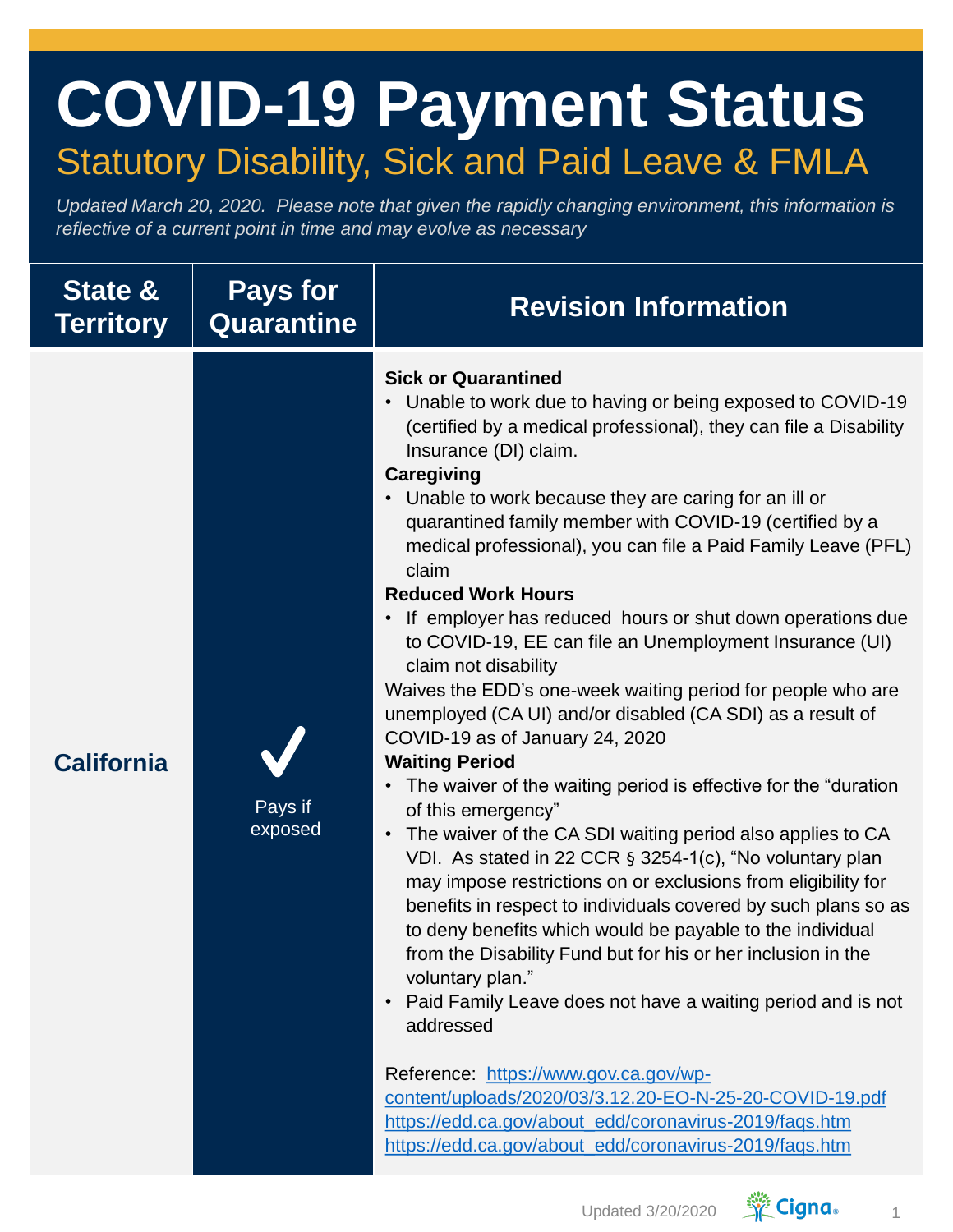| <b>State &amp;</b><br><b>Territory</b> | <b>Pays for</b><br>Quarantine | <b>Revision Information</b>                                                                                                                                                                                                                                                                                                                                                                                                                                                                                                                                                                                                                                                                                                                                                                                                                                                                                                                                                                                                                                                                                                                                                                                                                                                                                                            |
|----------------------------------------|-------------------------------|----------------------------------------------------------------------------------------------------------------------------------------------------------------------------------------------------------------------------------------------------------------------------------------------------------------------------------------------------------------------------------------------------------------------------------------------------------------------------------------------------------------------------------------------------------------------------------------------------------------------------------------------------------------------------------------------------------------------------------------------------------------------------------------------------------------------------------------------------------------------------------------------------------------------------------------------------------------------------------------------------------------------------------------------------------------------------------------------------------------------------------------------------------------------------------------------------------------------------------------------------------------------------------------------------------------------------------------|
| <b>Colorado</b>                        |                               | The Colorado Department of Labor and Employment (CDLE)<br>adopted the Colorado HELP Rules to require up to four days of<br>paid sick leave for employees in select industries to attend to<br>flu-related symptoms and treatment applying to the following<br>industries:<br>Leisure and hospitality; Food services; Child care; Education;<br>Home healthcare; otherwise high-risk individuals; Operating a<br>nursing home; and Operating a community living facility.<br>An employer in any of the above industries must provide up to<br>four days of paid sick leave for an employee (A) with flu-like<br>symptoms, and (B) who is being tested for COVID-19.<br>The paid sick leave ends if an employee receives a negative<br>COVID-19 test result.<br><b>Exceptions to Employer Responsibilities</b><br>The Rules "do not require an employer to offer additional days<br>of paid sick leave if it already offers all employees an amount of<br>paid leave sufficient to comply with" the four-day paid leave<br>requirement.<br>An employee who has already exhausted his or her paid sick<br>leave allotment, but then has flu-like symptoms and is being<br>tested for COVID-19, is entitled to the additional paid sick days<br>Reference: https://www.colorado.gov/pacific/cdle/information-<br>and-resources-coronavirus |
| <b>Federal</b><br><b>FMLA</b>          |                               | Effective April 2, 2020 through December 31, 2020<br>Employers with less than 500 employees<br>An "eligible employee" is one that has been employed for at<br>least 30 calendar days<br>Covers employees who are unable to work or telework because<br>they are caring for a son or daughter under 18 if their school or<br>place of care or childcare provider has closed or is unavailable<br>due to a public health emergency<br>There is a provision that requires the employer to pay 2/3 of the<br>employees regular rate of pay up to \$200/day or \$10,000 in<br>aggregate for weeks 3 through 12.<br>Reference: https://www.congress.gov/116/bills/hr6201/BILLS-<br>116hr6201eh.pdf                                                                                                                                                                                                                                                                                                                                                                                                                                                                                                                                                                                                                                           |

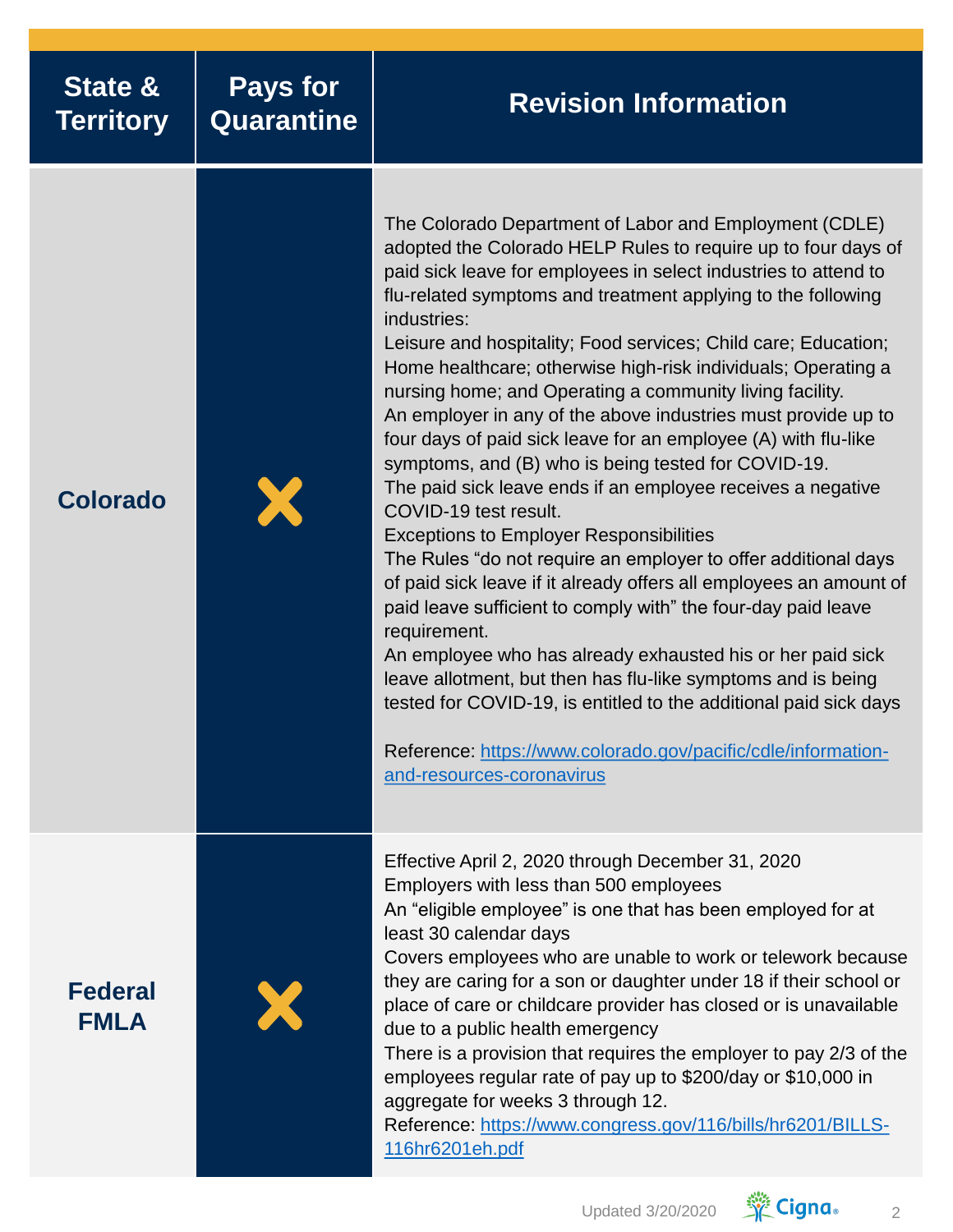| State &<br><b>Territory</b>                                                | <b>Pays for</b><br><b>Quarantine</b> | <b>Revision Information</b>                                                                                                                                                                                                                                                                                                                                                                                                                                                                                                                                                                                                                                                                                                                                                                                                                                                                                                                                                                                                                                                                                                                                                                                                                                                                                                                                                                                                |
|----------------------------------------------------------------------------|--------------------------------------|----------------------------------------------------------------------------------------------------------------------------------------------------------------------------------------------------------------------------------------------------------------------------------------------------------------------------------------------------------------------------------------------------------------------------------------------------------------------------------------------------------------------------------------------------------------------------------------------------------------------------------------------------------------------------------------------------------------------------------------------------------------------------------------------------------------------------------------------------------------------------------------------------------------------------------------------------------------------------------------------------------------------------------------------------------------------------------------------------------------------------------------------------------------------------------------------------------------------------------------------------------------------------------------------------------------------------------------------------------------------------------------------------------------------------|
| <b>Emergency</b><br><b>Federal</b><br><b>Paid Sick</b><br><b>Leave Act</b> |                                      | Effective April 2, 2020 through December 31, 2020<br>Applies to Employers with less than 500 employees<br>No specific eligibility requirement<br>Paid sick time must be provided if the employee is unable to<br>work or telework because:<br>• The employee is subject to an order of quarantine or isolation<br>due to Covid-19<br>The employee has been advised by a health care provider to<br>self-quarantine because of Covid-19 concerns<br>The employee is experiencing symptoms of Covid-19 and is<br>seeking a diagnosis<br>The employee is caring for a family member that is subject to<br>an order or quarantine or has been advised by a health care<br>provider to self-quarantine<br>• The employee is caring for a son or daughter because the<br>school or place of care of the son or daughter has been<br>closed or their care provider is unavailable due to Covid-19<br>precautions<br>The employee is experiencing any other substantially similar<br>condition<br><b>Number of Paid Sick Leave hours</b><br>• Full time employees: 80<br>• Part-time employees: the number of hours that an employee<br>works, on average, over a 2-week period<br>No carryover<br>Employer may terminate remaining sick time once the<br>employee no longer needs them for coronavirus reasons<br>No payout of unused sick time<br>Reference: https://www.congress.gov/116/bills/hr6201/BILLS-<br>116hr6201eh.pdf |
| <b>Hawaii</b>                                                              |                                      | Website includes information about COVID-19 but no revisions<br>advise related to paying for quarantine or any other revisions                                                                                                                                                                                                                                                                                                                                                                                                                                                                                                                                                                                                                                                                                                                                                                                                                                                                                                                                                                                                                                                                                                                                                                                                                                                                                             |

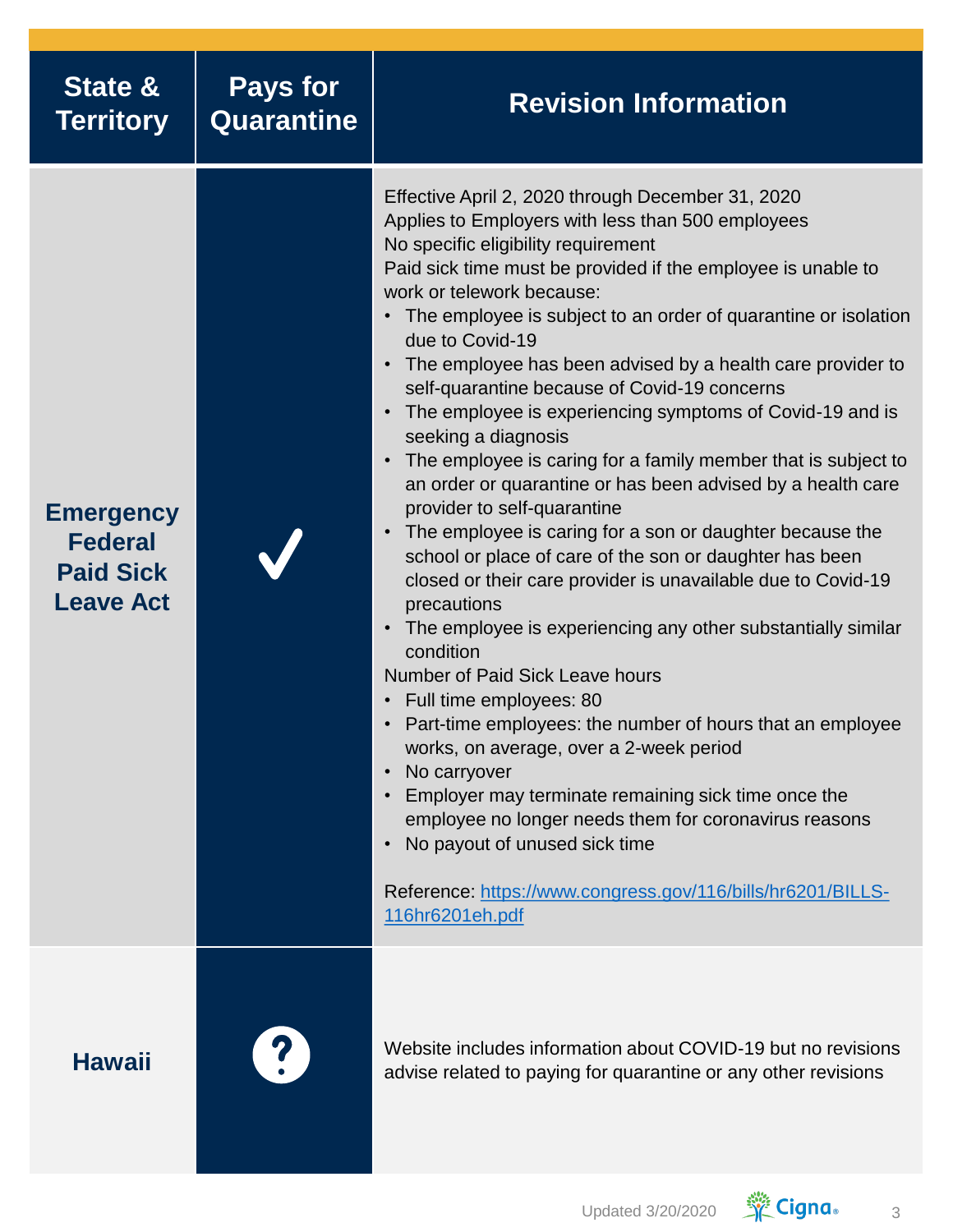| <b>State &amp;</b><br><b>Territory</b> | <b>Pays for</b><br><b>Quarantine</b> | <b>Revision Information</b>                                                                                                                                                                                                                                                                                                                                                                                                                                                                                                                                                                                                                                                                                                                                                                                                                                                                                                                                                                                                                                                                                                                                                                                                                                                                                                                                          |
|----------------------------------------|--------------------------------------|----------------------------------------------------------------------------------------------------------------------------------------------------------------------------------------------------------------------------------------------------------------------------------------------------------------------------------------------------------------------------------------------------------------------------------------------------------------------------------------------------------------------------------------------------------------------------------------------------------------------------------------------------------------------------------------------------------------------------------------------------------------------------------------------------------------------------------------------------------------------------------------------------------------------------------------------------------------------------------------------------------------------------------------------------------------------------------------------------------------------------------------------------------------------------------------------------------------------------------------------------------------------------------------------------------------------------------------------------------------------|
| <b>New Jersey</b>                      |                                      | A person has COVID 19<br>Can use accrued sick leave<br>Can apply for Temporary Disability Insurance (TDI); the<br>health care provider would give the diagnosis and the<br>duration the individual is expected to be out of work<br>May be eligible for Workers' Compensation: If a person<br>contracts the virus because he/she waited on or worked<br>with someone who had the virus, or contracted the virus<br>for any other work related reason, that person could be<br>eligible for workers' compensation.<br>A person is told to self-quarantine due to exposure<br>May be able use accrued Earned Sick Leave under The<br><b>Earned Sick Leave law</b><br>Can apply for Temporary Disability Insurance (TDI)<br>The New Jersey Assembly is considering benefits and job<br>protection for employee absences related to the COVID-19<br>pandemic to provide greater benefits to affected employees<br>under the state Earned Sick Leave, Family Leave, and<br>Temporary Disability laws.<br>Considering establishing an Epidemic Emergency Relief<br>Employment Fund to provide benefits to independent<br>contractors who may lose income due to COVID-19 or other<br>infectious diseases<br>Refer to specifics for each COVID-19 scenario as outlined in<br>reference link<br>Reference: https://www.nj.gov/labor/assets/PDFs/COVID-<br>19%20SCENARIOS.pdf |

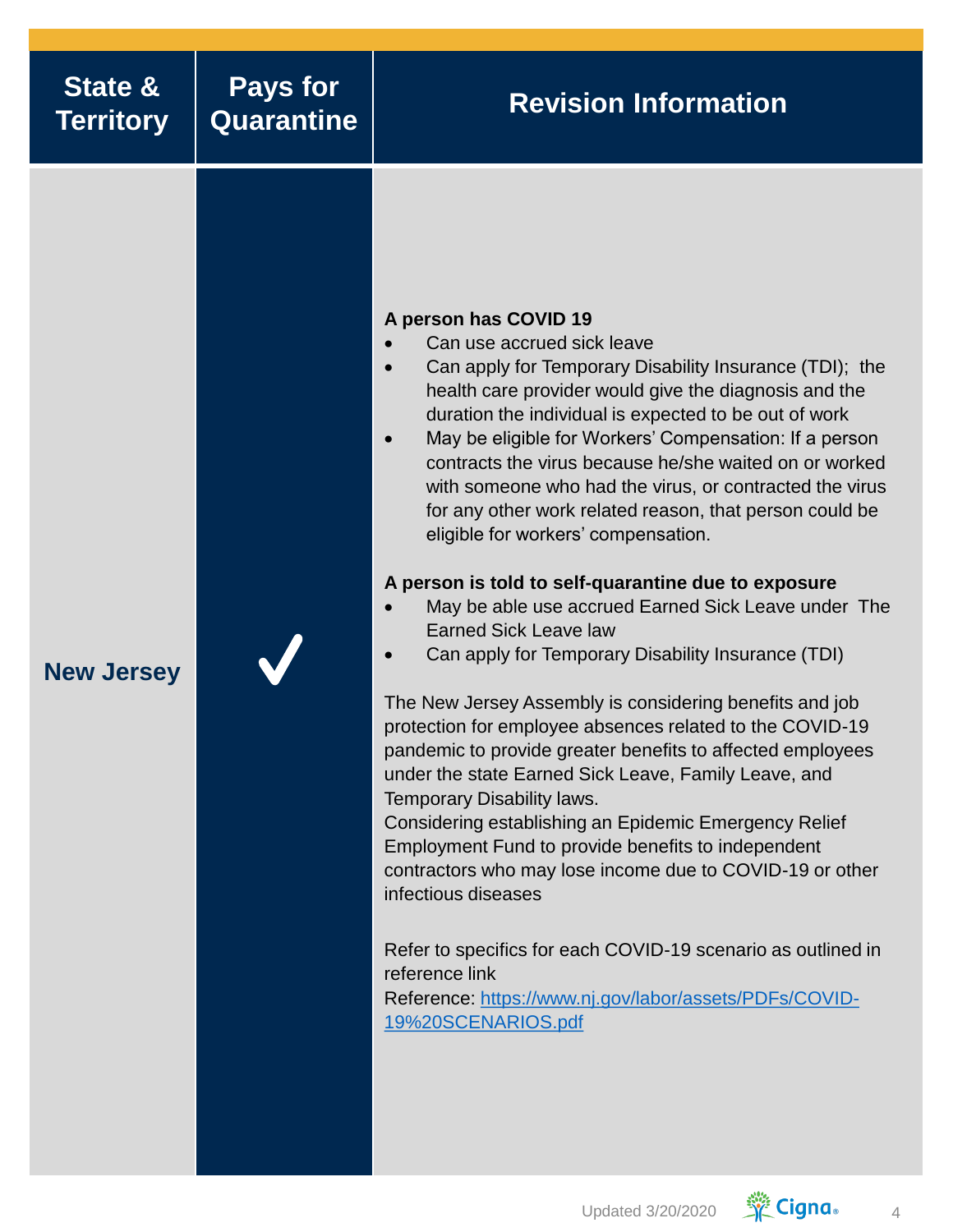| State &<br><b>Territory</b> | <b>Pays for</b><br>Quarantine | <b>Revision Information</b>                                                                                                                                                                                                                                                                                                                                                                                                                                                                                                                                                                                                                                                                                                                                                                                                                                                                                                                                                                                                                                                                                                                          |
|-----------------------------|-------------------------------|------------------------------------------------------------------------------------------------------------------------------------------------------------------------------------------------------------------------------------------------------------------------------------------------------------------------------------------------------------------------------------------------------------------------------------------------------------------------------------------------------------------------------------------------------------------------------------------------------------------------------------------------------------------------------------------------------------------------------------------------------------------------------------------------------------------------------------------------------------------------------------------------------------------------------------------------------------------------------------------------------------------------------------------------------------------------------------------------------------------------------------------------------|
| <b>New York</b>             |                               | Quarantine" is an employee who is subject to a mandatory or<br>precautionary order of quarantine or isolation issued by the<br>state of New York, the department of health, local board of<br>health, or any governmental entity duly authorized to issue such<br>order due to COVID-19<br>Disability" means 1) inability to perform regular duties of<br>employment or duties of other employment the employer may<br>offer employee 2) as a result of Quarantine, and 3) when the<br>employee has exhausted all paid sick leave under this Law.<br>"Family leave" expanded to mean 1) Quarantine or 2) to provide<br>care for a minor dependent child of the employee who is<br>Quarantined<br>No waiting period, in most instances employer pays 5 to 14<br>days of sick pay<br>Payment can be a combination of NY PFL and NY DBL<br>Able to work from Home during Quarantine (asymptomatic or<br>symptomatic) means no benefits are payable<br>It increases the amount in total an employee can receive in<br>aggregate to \$2,884.62/week.<br>Reference: https://www.governor.ny.gov/programs/paid-sick-<br>leave-covid-19-impacted-new-yorkers |
| <b>Oregon</b>               |                               | Oregon law requires employers to give sick time which pays:<br>Being ill with Coronavirus<br>Quarantined<br>Worker is caring for sick family member<br>Employer shuts down due to quarantine<br>Schools are closed for COVID-19 and worker has no<br>childcare<br>Employer stays open when urged to close for public health<br>First responder is under quarantine<br>Refer to specifics for each COVID-19 scenario as outlined in<br>reference link<br>In addition, the Oregon Family Leave Act is expanding<br>protection for the covered reason of not being at work due to<br>school and daycare closures.<br>Reference:<br>https://www.oregon.gov/employ/Documents/EDPUB190_0320.p<br>$\overline{df}$                                                                                                                                                                                                                                                                                                                                                                                                                                           |